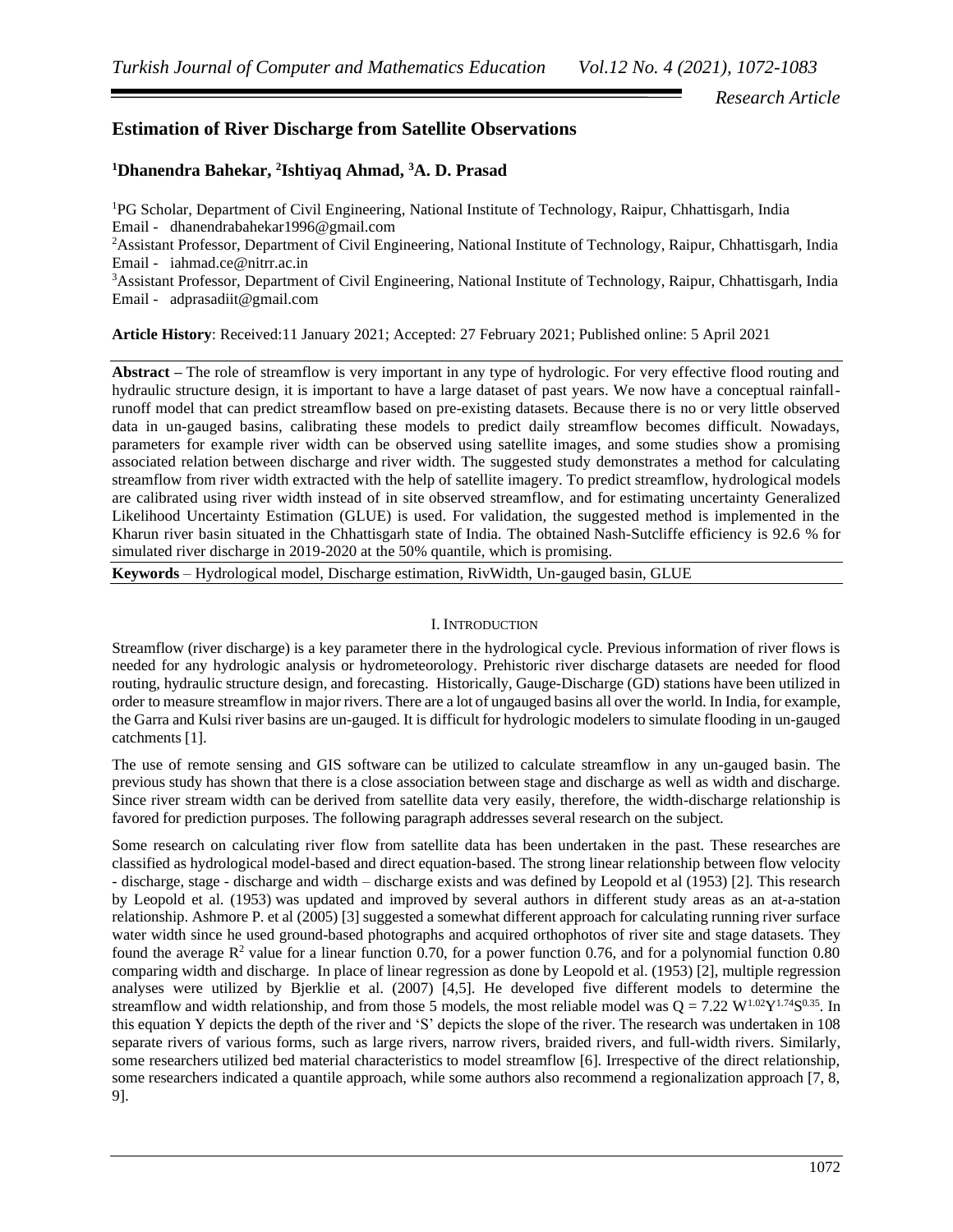There are several significant barriers to streamflow estimation in an ungauged basin that must be addressed. The first problem is parameterizing width-discharge relationships. These parameters must be carefully parameterized since they represent cross-sectional details and hydrological conditions of corresponding river stations. Rainfall-runoff models are appropriate for parameterization since they are dependent on mathematical and physical relationships. For promising results, the models should be calibrated. Second, there are questions about satellite imagery. These two concerns are discussed using the Generalized Probability Uncertainty Calculation (GLUE) method [10, 11]. Calibration of the model by GLUE is conducted using the width of the river water surface derived from satellite observation, as well as uncertainty estimate for both width extraction and discharge prediction. Streamflow prediction for any river basin can be performed using the calibrated model.

The rest portion of this paper is divided into the following sections: Section II describes the proposed methodology, HYMOD, and GLUE. Section III includes a case study in which the suggested methodology is performed. Section IV discusses the case study's findings and results. Section V describes the discussion of the study's potential reach in the future. Finally, in section VI, the study's conclusion is addressed.

## II. PROPOSED METHODOLOGY

# *2.1 Modified objective function for calibrating Hydrological Model –*

Since this article focuses on the methods that would be used to derive river discharge from satellite measurements, such as water surface width, the objective function for the the general rainfall-runoff model will be modified to take water surface width into account.

Any hydrological model is developed with the help of a basic rainfall-runoff relationship that can simulate streamflow for the respective river basin. General relation describing a hydrological model is as follows –

Where I depict precipitation, a forced model input parameter. Q depicts model output streamflow in  $m^3$ /sec,  $\eta$  depicts model parameter vector.

In order to consider satellite measurements for model calibration, a power equation comparing stream flow and river width was established on the basis of the hydraulic relationship, which is represented as

In this equation 'W' denotes the river stream width, the parameter vector represented by ' $\lambda$ ', and 'g' denotes the function relating hydraulic conditions. After coupling the two models above and utilizing equation (1) output river discharge as the input in equation (2). The following will have an interactive model as:

In this equation, the terms W and I are the river width and rainfall respectively mentioned in equations (1) and (2), and  $\theta$  depicts the model parameters vector which comprises every parameter of  $\eta$  and  $\lambda$ . A combined function is depicted by F, which is developed by incorporating the above given 2 models (eq. 1 and 2).

By elements tuning of  $\theta$  with the aim of minimization of the difference between satellite observed river width and HYMOD simulated river width was used to calibrate this integrated model. "In this process, it is presumed that the calibrated model parameters represent the hydrological characteristics of the river basin as well as the situation at the river outlet" [12].

Leopold et al (1953) [2] investigated the efficiency of station cross-section dependent hydraulic geometry, which describes the relationship between river top-water surface width and streamflow as a basic power function; this equation can be used as a hydraulic model, such as:

 $W = a^*O^b$ (4)

 $W = F (I/\theta)$  (3)

 $W = g(Q/\lambda)$  (2)

 $Q = f (I/\eta)$  (1)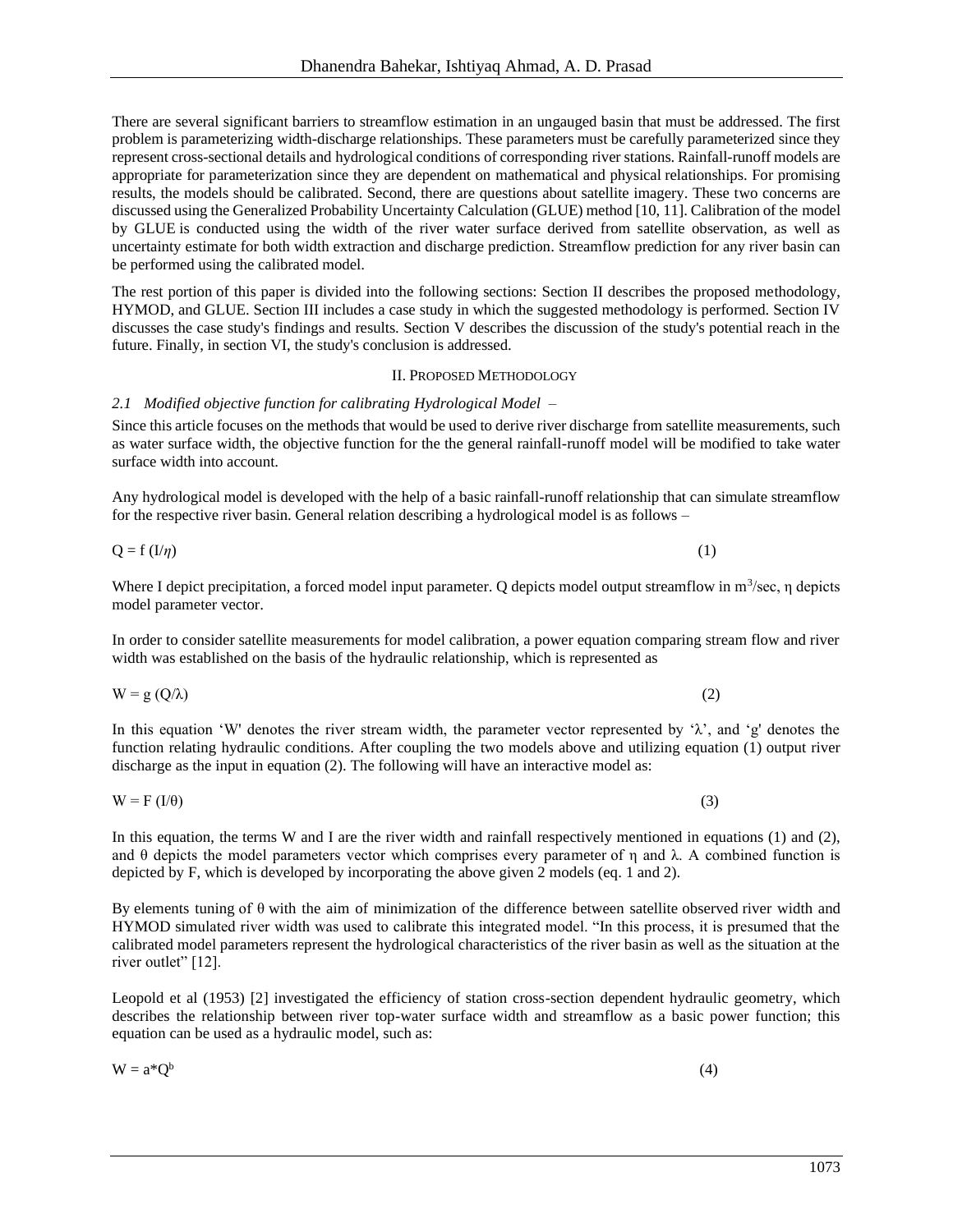

The terms 'a' and 'b' represents mathematical equation parameters, while the term 'W' represents river depth. The

parameter vector λ takes into account two parameters, 'a' and 'b,' these two are calibrated as λ.

Figure 1. Flow chart of proposed Methodology

## *2.2. Concept of HYMOD Hydrological Model –*

Boyle D. P. (2001) [11] created a Hydrological Model abbreviated as HYMOD, a daily times series based model that is a type of parsimonious model that takes into account conceptual elements of the hydrological model. Sun W. et al (2015) [12-15] has successfully applied HYMOD model in various basins, including the Irrawaddy basin in Myanmar. The basic theory behind HYMOD is runoff generation from excess infiltration. In a proposed study by Moore (1985) [16] gave the principle of probability-distribution, and stream flow generation with the help of this model is explained using this principle. The function given below depicts spatial variability of the basin as:

$$
F(C) = 1 - (1 - \frac{c}{c_{\text{max}}})^{\text{Bexp}}
$$
 (5)

In this equation,

F - Storage capacity at any point of the river basin in cumulative order

C - Storage capacity of water;

 $C_{\text{max}}$  - The river basin's maximum storage capacity of water (mm)

Bexp - Within the basin the degree of spatial variability of soil moisture.



Figure 2. Flow chart representation of HYMOD

In the hydrological model HYMOD, streamflow is conceptually represented with the help of three quick-flow tanks, while groundwater is represented with the help of a single slow-release reservoir parallel to the quick flow tanks.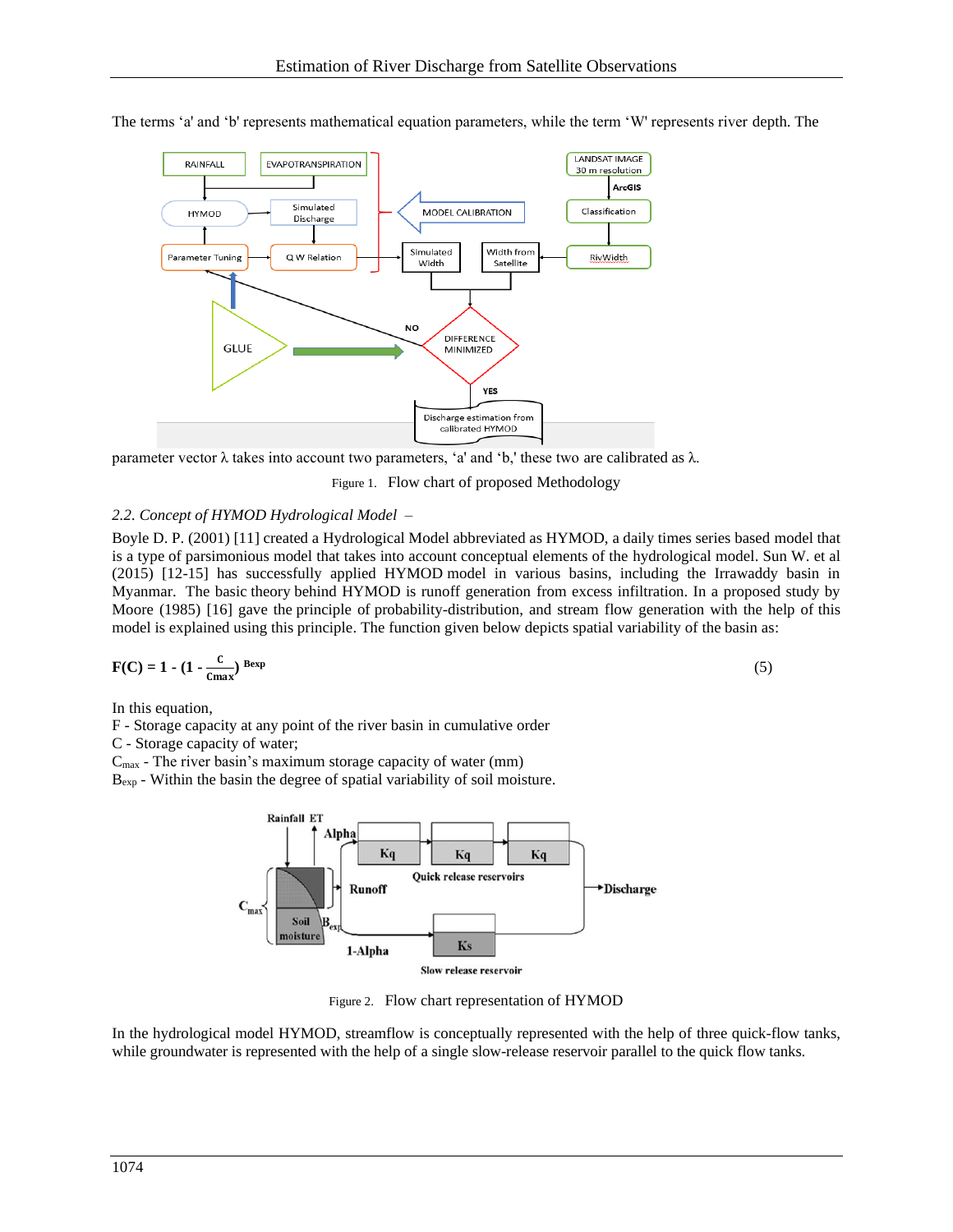It is known that spatial variability exists in every river system, so the basin is split into sub-basins to account for such variability. Cmax, Bexp, and Alpha ( $\alpha$ ) are 3 identical parameters in HYMOD that account for runoff generation. Kq and Ks are 2 routing parameters. Table 1 and Figure 1 provide summary detail about HYMOD and its parameters.

| <b>Indication of</b><br><b>HYMOD</b><br>parameters | Unit        | Variation of<br>parameter value<br>(Range) | <b>Illustration of parameters</b>                                         |
|----------------------------------------------------|-------------|--------------------------------------------|---------------------------------------------------------------------------|
| $\bf C$ max                                        | millimeters | $1 - 100$                                  | Basin's Maximum water storage capacity                                    |
| $B_{exp}$                                          |             | $0 - 2$                                    | Within the basin the degree of spatial variability of<br>soil moisture.   |
| $\alpha$                                           |             | $0.2 - 0.99$                               | Factor distributing the flow between slow and quick<br>release reservoirs |
| $K_q$                                              | In days     | $0.5 - 1.2$                                | Slow release reservoir's residence time                                   |
| $\mathbf{K}_s$                                     | In days     | $0.01 - 0.5$                               | Quick release reservoir's residence time                                  |

#### *2.3. GLUE (Generalized Likelihood Uncertainty Estimation) –*

In order to estimate variability and calibrating hydrological models, GLUE proves to be a good tool. It's a form of Monte Carlo method. Its working aim is to create a behavioral model, or a collection of parameters, from a range of parameter set combinations [17]. The term "behavioral model" refers to an acceptable model as assessed by historical data and prior information. In order to perform GLUE, initially, parameter distribution was selected at random, and a huge number of model parameter combinations from that distribution were used for running the model for obtaining behavioral sets based on a probability threshold value that denotes the goodness of fit of the respective parameter combination that is simulating the system. As the likelihood function value increases, it indicates that the predicted discharge best correlates to the observed discharge [18, 19]. "The threshold value which is used to separate behavioral parameter as well as non-behavioral parameter combinations can be obtained either as a permissible deviation from the maximum likelihood value in the sample or in the form of a fixed percentage of the total simulations count" [12, 13]. Output estimation is derived using these probability values Cumulative Distribution Function (CDF). With CDF, variability in simulation is calculated at 50 percent and 95 percent confidence levels, as recommended by authors in several GLUE-based research.

When dealing with GLUE, a collection of parameter sets are developed; to identify the wellness for simulation, a Likelihood  $L[\theta]$  is given to those sets. In the context of  $L[\theta]$ , any indices which can define the model's performance can be used. The threshold value for L[θ] is fixed for achieving behavioral parameter sets (suitable for successful simulation). It is therefore guaranteed that when the rescaling is completed parameter sets that are behavioral, their sum of  $L[\theta]$  will be equal to unity. The likelihood can be given as:

$$
Lp[\theta] = C * L[\theta]
$$
 (6)

In equation

- $L[\theta]$  -The parameter sets likelihood value.
- $Lp[θ]$  The likelihood value after rescaling,

C - Rescaling constant.

Then, calculation of uncertainty quantile is done by simulating the cumulative distribution at time series in step 't'.

$$
P_t(W_t < w) = \sum_{i=1}^m Lp[\theta_i \mid W_t < w]
$$
\n(7)

In this equation -  $P_t(W_t < w)$  – It represents cumulative probability of river width Wt less than 'w'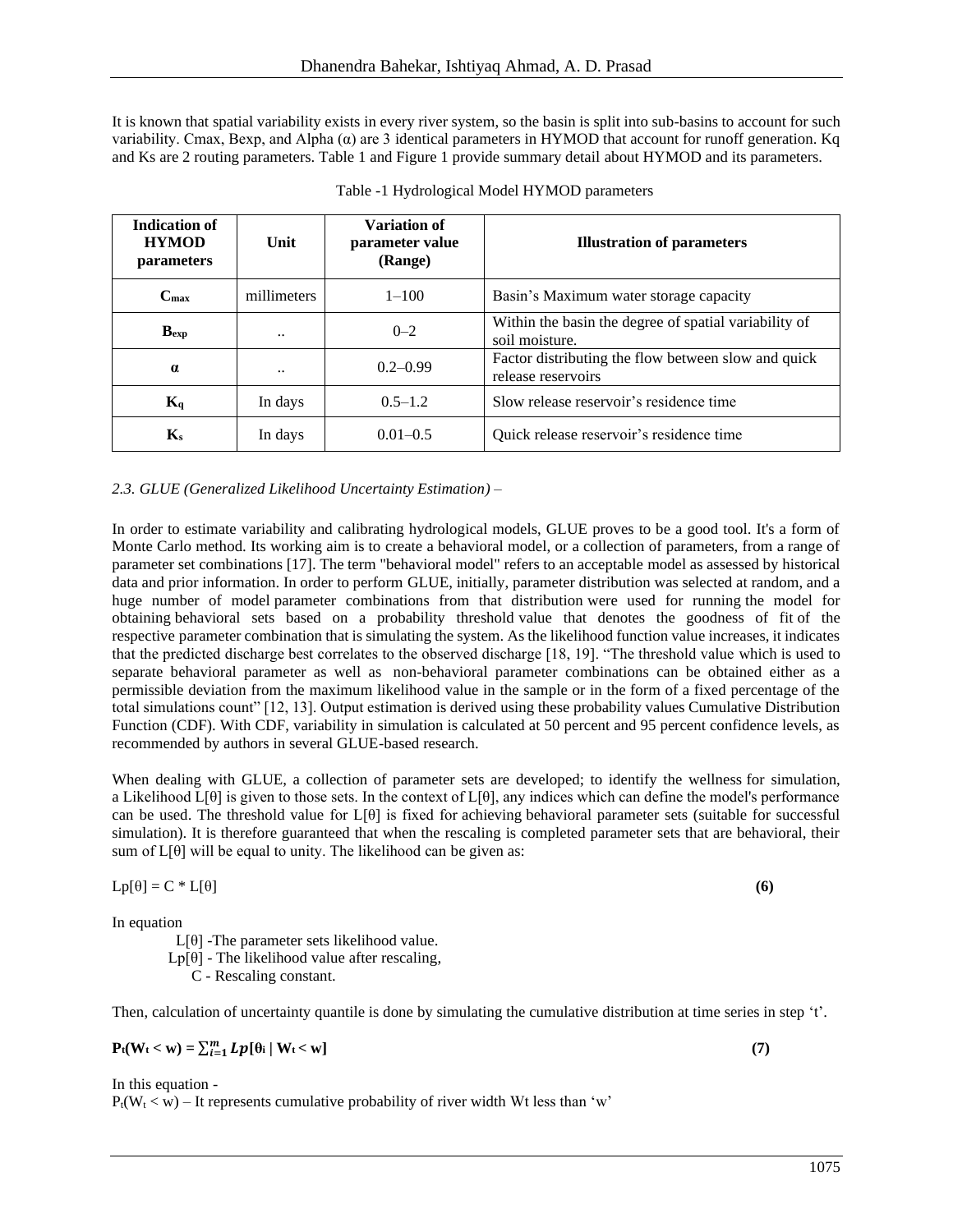Lp[θi] **–** represents parameter set **θ<sup>i</sup>** likelihood value after rescaling

m - number of those parameter sets which are satisfying the given condition  $W_t < w$ .

In same way, river discharge simulation is done by using the similar cumulative distribution and set of parameters. Many experiments have shown that in the case of streamflow simulation, 50 percent quantile simulation produces positive results [12, 13].

#### III. A CASE CTUDY: ON KHARUN RIVER (PATHARIDIH STATION)

#### *3.1 Study Area –*

This method is applied to a 5-kilometer stretch of the Kharun River, first point from the 'PATHARDIH' G-D station to end point Bana. The investigation site is located in Raipur city in Chhattisgarh state of INDIA. The selected Kharun River contributes its flow to the Seonath River. Seonath is a major tributary of Mahanadi basin. The Kharun river originates in Chhattisgarh province, in Petechua village in tehsil Balod, in the district of Durg. The Kharun River stretches for around 164 kilometres. The Kharun River joins Seonath near the place named Somnath. The Kharun River Basin has a catchment area of approximately 4191 km<sup>2</sup>. Kharun is positioned between 20° 33' 30" and 21° 33' 38" N latitude and 81° 17' 51" and 81° 55' 25" E longitude in terms of its geographical coordinates." Modak S. (2012) [20]. The Bay of Bengal monsoon From July to September brings heavy rain in the Kharun river basin.



Figure 3. Kharun river basin map

represents Patharidih station.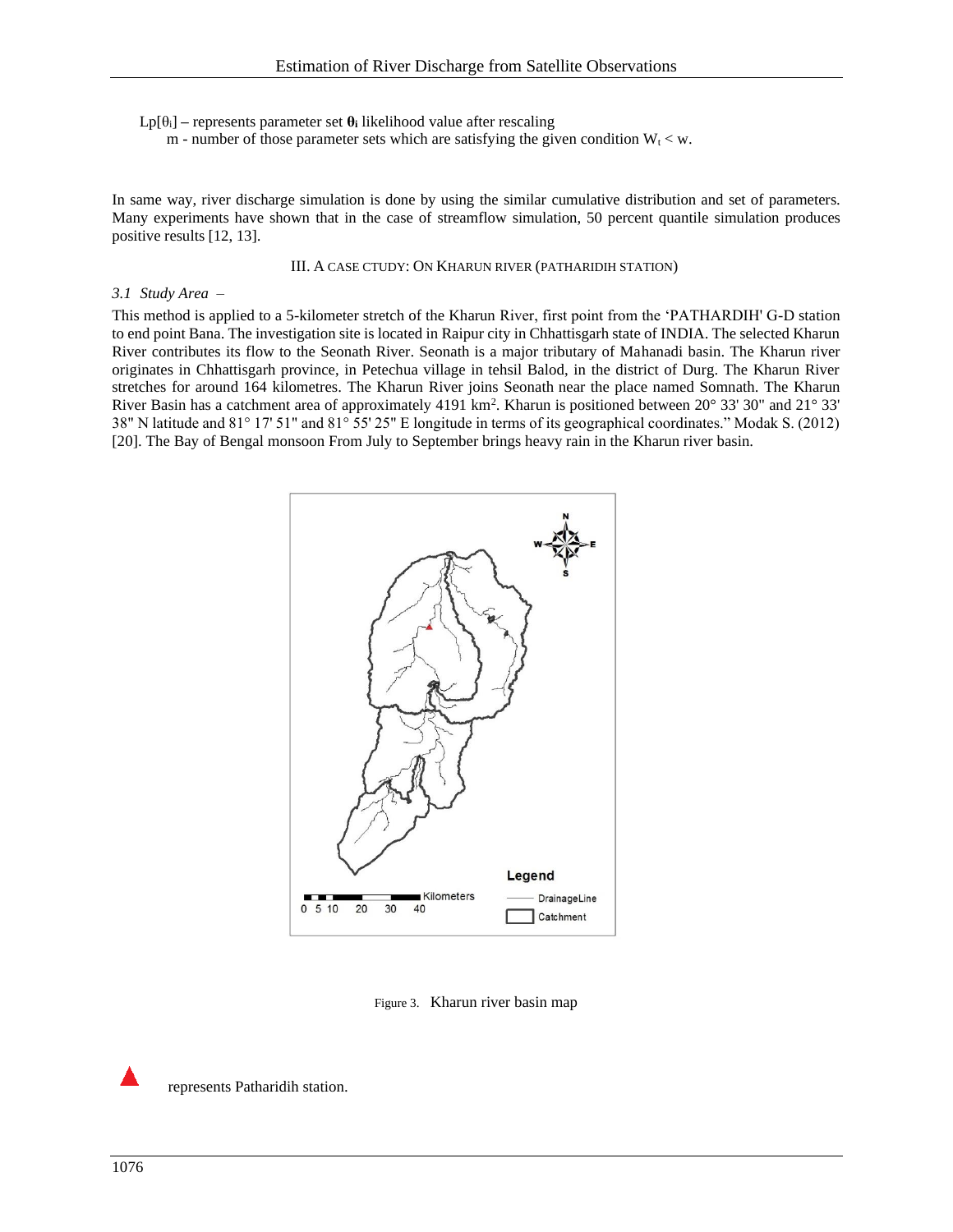Patharidih G-D station is located at latitude 21° 20' 26.88" N and longitude 81° 35' 42" E. Fig. - 3 depicts location of the Patharidih station within Kharun basin. Central Water Commission INDIA monitors and maintains this GD station.

## *3.2 Extracting width of Kharun river at Patharidih using LANDSAT-8 images –*

Satellite imageries are extremely helpful in order to obtain data from any location, as Landsat 1 is one of the old satellites that assisted scientists in obtaining massive amounts of data from 1970-1990. LANDSAT 8 images with a resolution of 30 m are being used for this study. The launching of Landsat 8 has been done on 11 February 2013. It is equipped with the Thermal Infrared Sensor (TIRS) and the Operational Land Imager (OLI). Landsat 8 images of the Patharidih site were obtained for the calibration period of 2014-2018. For every year, three images are downloaded: one for the pre-monsoon season, one for the monsoon season, and one for the post-monsoon season. A total of fifteen images having very less cloud cover around 10%, were obtained for extracting river width from the USGS website [\(https://earthexplorer.usgs.gov/\)](https://earthexplorer.usgs.gov/).

The RivWidth script in ENVI-IDL (Environment for Visualizing Images – Interactive Data Language) was used to extract river width. Pavelsky introduced RivWidth in 2008 (Pavelsky, 2008) [21]. For extracting river water width from satellite imageries numerous researchers recommended RivWidth in place of the manual measurement by dividing river surface area by length of considered river portion. To reduce error, the mean river water surface width for a given stretch is measured against the water surface width at each station. The channel mask (fig. 4 b) and river mask (fig. 4 c) prepared of every Landsat imagery are used as input for the ENVI-IDL based RivWidth algorithm.



Figure 4. a. 5 Km stretch of Kharun River 4 b. Input Channel Mask





4 c. Input River Mask

From studies it is well established that only fifteen satellite imagery data are insufficient for stream flow thus, daily mean rainfall record evidence was used to provide help for the inference. Precipitation data for the Patharidih area is collected from the WRIS stands for Water Resources Information System developed jointly by Central Water Commission India and ISRO. Because of the spatial variation in precipitation, it is evident that the Patharidih site has distinct rainy and dry seasons. According to Sun W. (2015) [12], "Based on the experiences at the Mekong basin in Pakse, we can conclude that at least 2 satellite images, one during the rainy season and another during the dry season, are adequate."

Table -2 Satellite image extracted effective width of river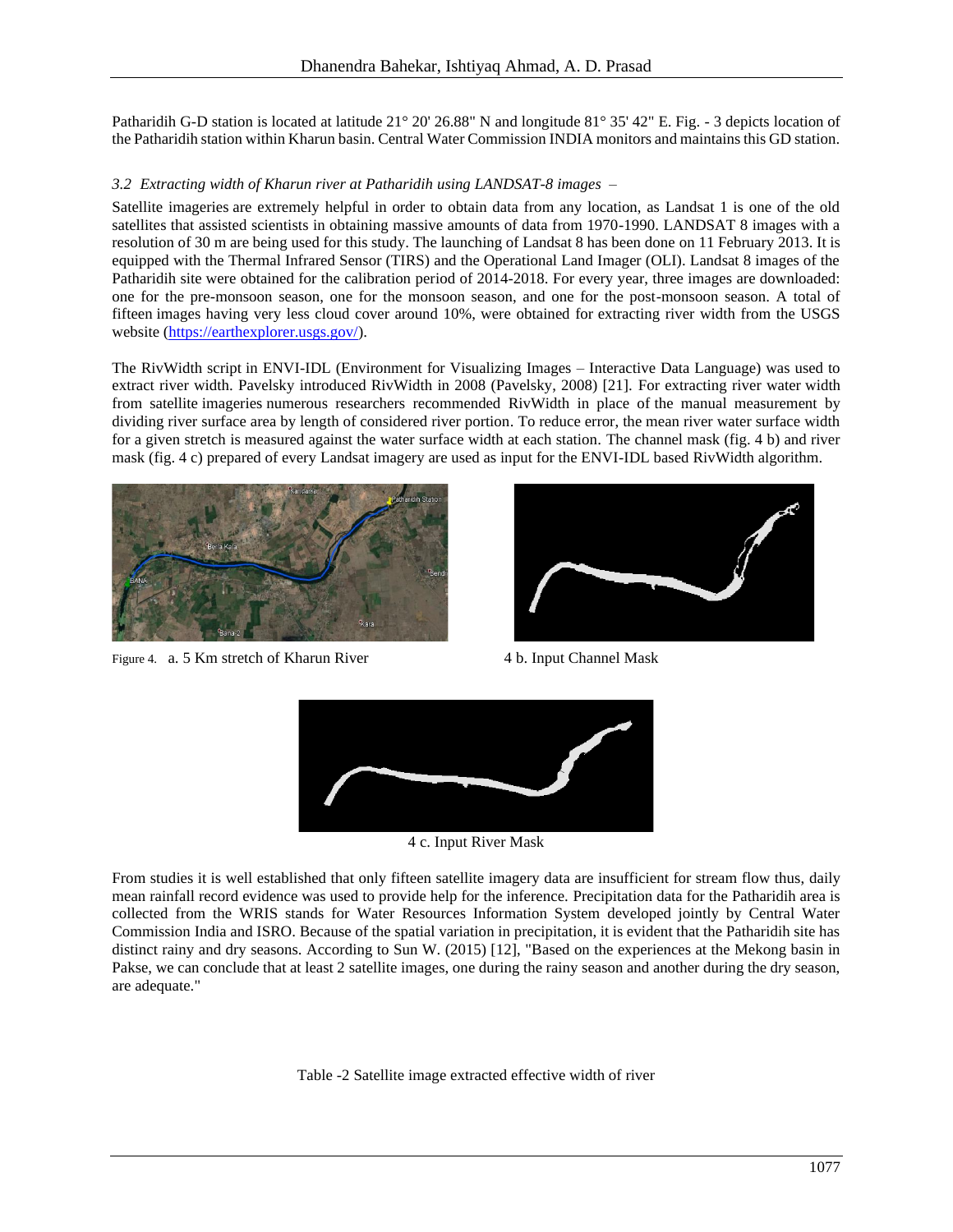| <b>Image acquisition</b><br>Date | Measured width of river by<br><b>RivWidth from image (m)</b> | <b>Corresponding season</b> |
|----------------------------------|--------------------------------------------------------------|-----------------------------|
| 16/03/2014                       | 64.74                                                        | Summer                      |
| 17/07/2014                       | 135.38                                                       | Monsoon                     |
| 21/09/2014                       | 97.34                                                        | Winter                      |
| 02/05/2015                       | 55.43                                                        | Summer                      |
| 22/06/2015                       | 158.87                                                       | Monsoon                     |
| 16/11/2015                       | 105.54                                                       | Winter                      |
| 24/04/2016                       | 74.65                                                        | Summer                      |
| 05/07/2016                       | 148.02                                                       | Monsoon                     |
| 13/01/2016                       | 99.54                                                        | Winter                      |
| 06/06/2017                       | 64.89                                                        | Summer                      |
| 18/08/2017                       | 134.23                                                       | Monsoon                     |
| 24/01/2017                       | 84.35                                                        | Winter                      |
| 14/04/2018                       | 54.62                                                        | Summer                      |
| 18/07/2018                       | 148.97                                                       | Monsoon                     |
| 26/11/2018                       | 102.96                                                       | Winter                      |

### *3.3 Setting up model and calibration with GLUE –*

Data sets from 2014 to 2018 were used to calibrate 5 HYMOD model parameters and 2 width-discharge equation parameters. In HYMOD, two forced input parameters are daily average rainfall and potential evapotranspiration. WRIS system was used to obtain datasets for years 2014 to 2018.

[\(https://indiawris.gov.in/wris/#/RiverMonitoring\)](https://indiawris.gov.in/wris/#/RiverMonitoring). Previously parameter ranges must be set in needed to execute GLUE, since a significant number of combination of parameter sets would be created in GLUE through applying Latin Hypercube Sampling method. Previous research information is used in Latin Hypercube Sampling to generate parameter sets, for parameters distribution, and determine parameter range. When the parameter distribution is unknown because of insufficient data, a basic uniform distribution is utilized. Refer above given Table 1 for model parameter range which is suggested by previous researchers. Width-Discharge equation parameter 'a' varies from 100-1600 and 'b' varies from 0.03-0.17 in our study.

For defining a range, the width-discharge equation parameters 'a' and 'b' seem to be more complicated. According to previous research in the equation  $W = a^*Q^b$ , the defined parameter 'a' is affected by the shape of the cross-section of river, size of the river, the slope of energy line of the river, and hydraulic conductance. The value of equation parameter 'a' ranges theoriticaly from zero to infinity, however it's not practically possible; according to Dingman (2007) [23], the value of parameter an is less than 80% of the bankfull river width. The shape of the cross-section determines parameter b. The b value for an approximately rectangle-shaped cross-section is 0. According to research, b varies from 0.015 - 0.28. (W Sun, 2015).

The next step prior to running GLUE is to define a threshold likelihood  $(L[\theta])$  value for differentiating between behavioral parameter sets as well as non-behavioral parameter sets. For a smaller set of observations (like 15, in this study), we used the Relative Mean Square Error's inverse, abbreviated RMSE, to calculate L[θ] invers RMSE is give  $by -$ 

$$
L[\theta] = \frac{1}{\sqrt{\left(\frac{1}{n}\right) * \sum (W_{obs,i} - W_{sim,i})^2}}
$$
\n(8)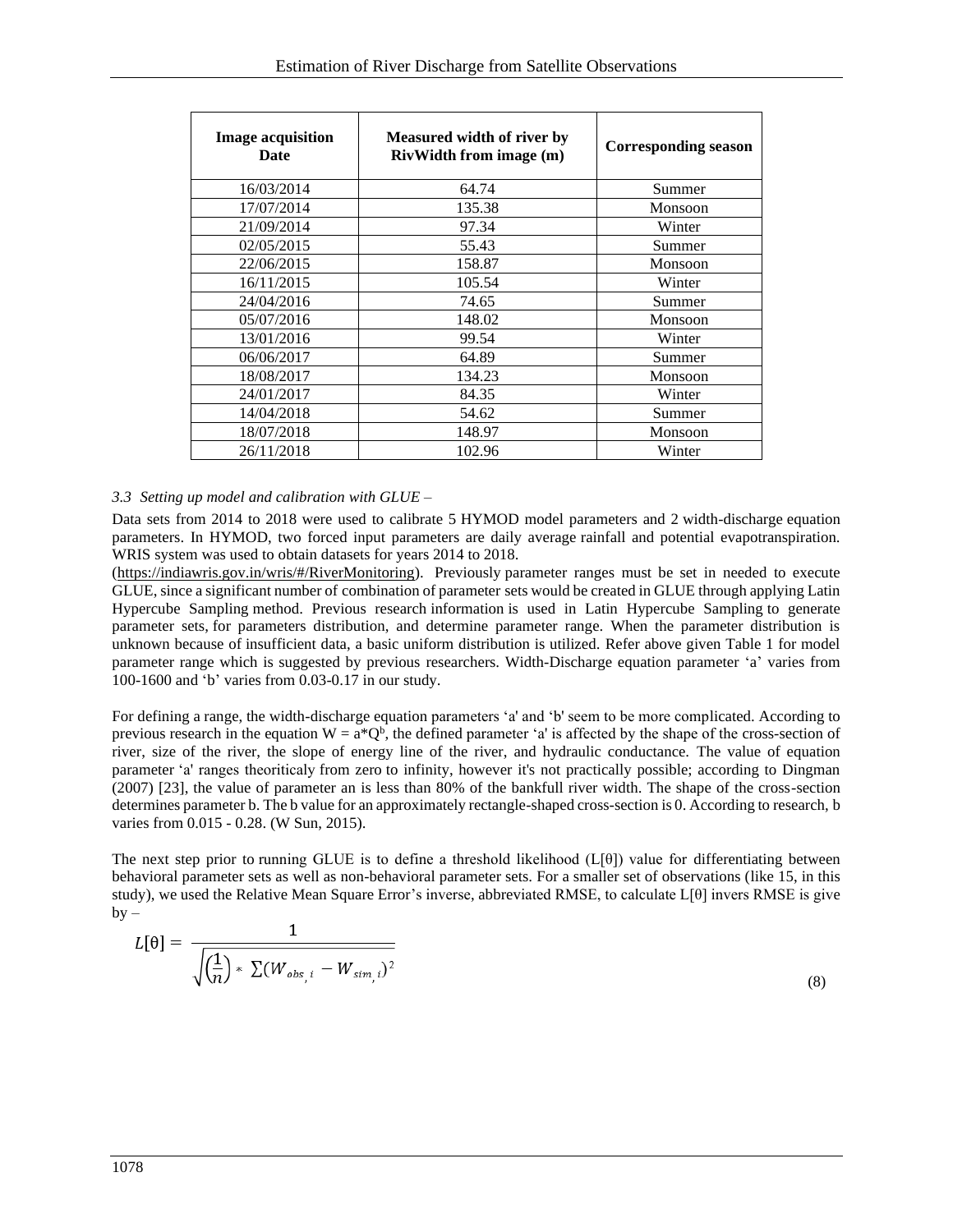In equation (8) the term  $W_{obs,i}$  refers to 'i' th satellite imagery based observed width and  $W_{sim,i}$  refers to 'i' th model simulated width. By applying trial and error method we obtained threshold value as 0.0075. From generated 50,000 sets, we obtained 1134 behavioral parameter sets. The stream flow simulation was then performed using 1134 behavioral parameter sets. "Similarly, for estimation of stream discharge, 50 percent quantile is best suited for uncertainty estimation." [13] (W Sun, 2010a).

### IV. RESULTS

Upon completion of parameter calibration, the final width discharge power equation W=  $125.31*Q^{0.0382}$  with R<sup>2</sup> = 0.9158 was obtained. A high  $R^2$  value indicates that a and b are well calibrated.

After calibration streamflow simulation for years 2014-2018 was done using a 50 percent quantile uncertainty band. (Refer Figure 5).



Figure 5. Rainfall and corresponding simulated discharge at 50 percent quantile for years 2014-2018



1-Jul-19 20-Aug-19 9-Oct-19 28-Nov-19 17-Jan-20 7-Mar-20 26-Apr-20 15-Jun-20 4-Aug-20 23-Sep-20

Figure 6. Discharge simulation for years 2019-2020 at 50 percent quantile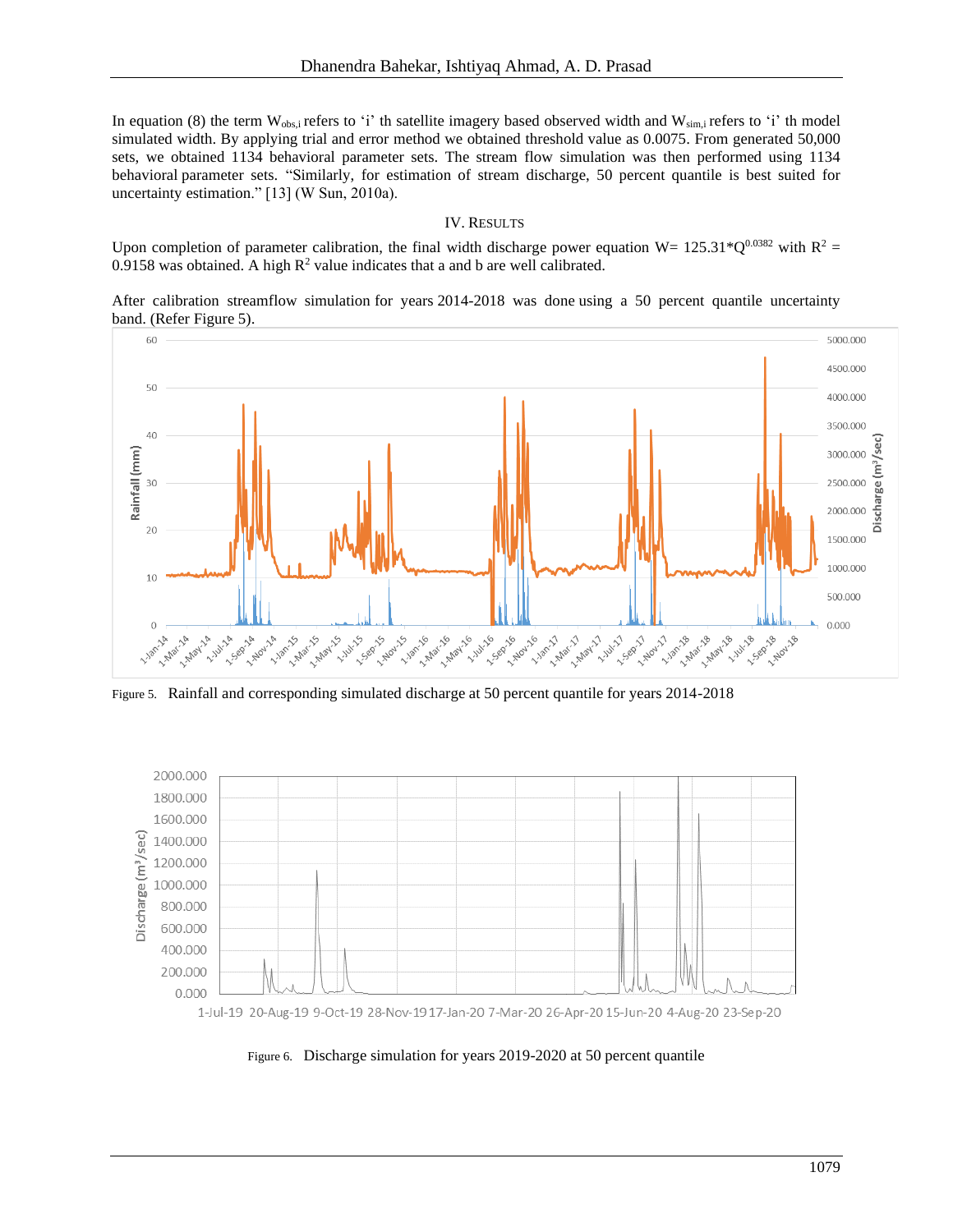

Figure 7. Streamflow simulation limit band at 50 percent quantile for year 2019-2020

To validate the developed approach, we collected river discharge data for the Patharidih site with the help of WRIS for the years 2019-2020, and we ran the model over the same time period of 2019-2020 with the obtained 1134 behavioral parameter sets. Figure 6 and 7 depicts a daily time series simulation of river discharge for 2019-2020 and simulation uncertainty limit band for 2019-2020 respectively. The monthly mean observed discharge was compared to the mean monthly mean simulated discharge at the 5 percent, 50 percent, and 95 percent quantiles (Refer figure 8). The Nash-Sutcliffe Efficiency for simulated monthly river discharge at the 50 percent quantile was 92.6 %. The model performed admirably during the high flow season but not so well during the low flow season. The variation in hydrological characteristics between the dry and monsoon seasons, as well as the low streamflow forecast during the summer season, resulted in slightly poor model performance mostly during summer (dry) season.



Figure 8. Monthly average simulated river discharge comparision with observed discharge

between years 2019-2020

## **V. Discussion: Future scope of methodology**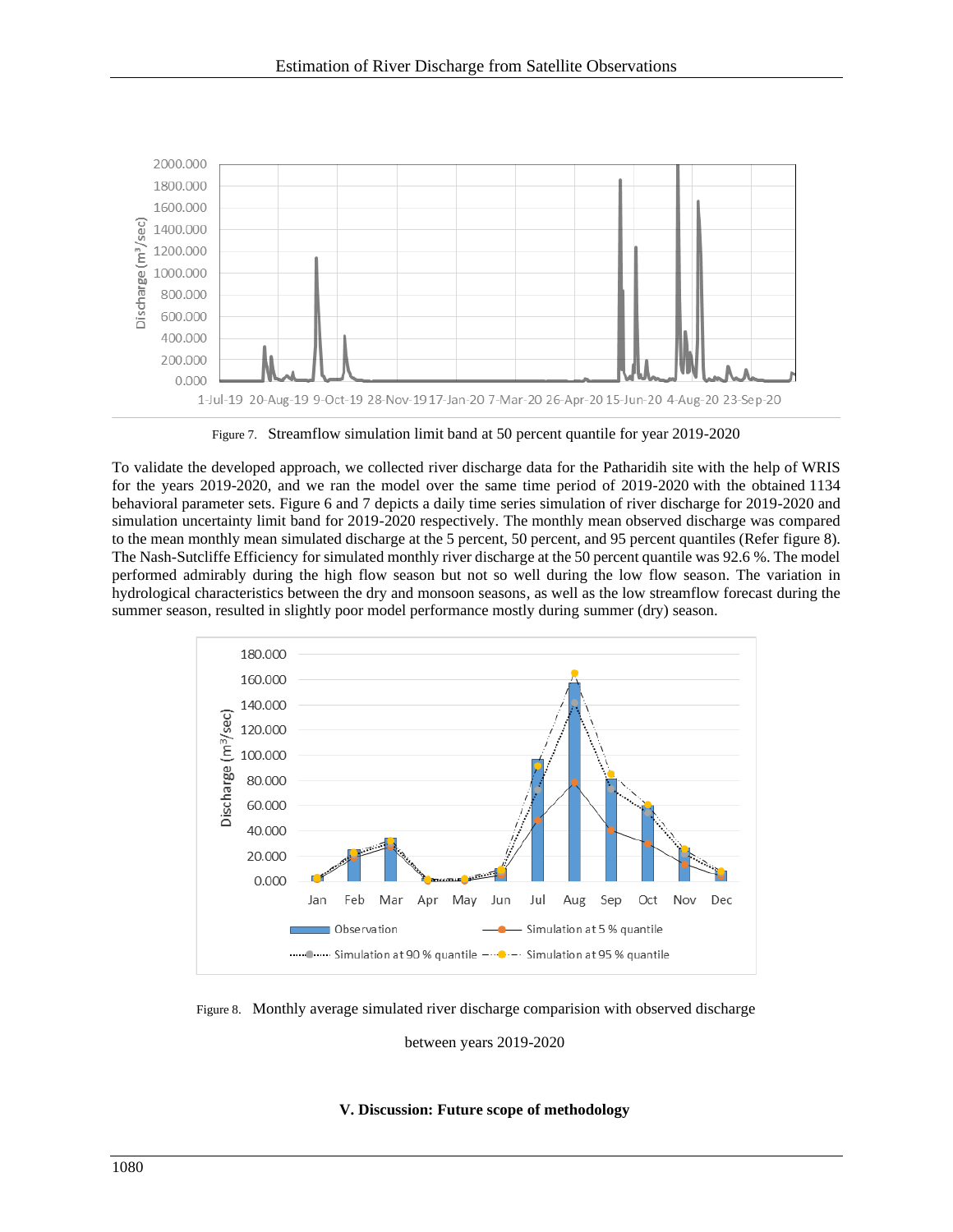The technique for estimating river discharge with the help of satellite data is described here; this technique can be used for gauged and un-gauged basins during unfavorable circumstances arise, such as a GD station failure.

The width of a river's water surface derived from satellite imagery is an important parameter since it is easily retrieved. To improve accuracy, the correct width-discharge relationship for the research region must be established after proper calibration. As extraction of river top water width obtained through satellite imagery is easy and it also increase accuracy. After complete calibration, the width-discharge equation for the study area will be developed. Since there would be no substantial difference in water-surface width in case of rectangular river cross section, this approach can't be used when the river is rectangular. The satellite imagery spatial resolution and the calibration scheme assess the precision of this technique. When fine resolution images for Eg. Quickbird (0.61 m) are available, more accurate width extraction will be possible, yielding more promising width-streamflow relationship.

Another factor of consideration is the river width measurement process from satellite images. In case of fine-resolution images, more accurate width measurement can be achieved, but for coarse-resolution imageries such as Landsat (30 m), the RivWidth algorithm defined by Pavelsky (2008) can be used to minimize error, and we utilized that in this case study.

.

Yang (2019) [22] used a new process for extracting river width from Google Earth Engine using RivWidthCloud algorithm. GLUE is a very effective technique for calibration and uncertainty calculation that has been defined by a number of researchers.

For calibration and validation of presented technique in any un-gauged basin, minimum of one year of observed regular streamflow at the site is needed. Just a few satellite measurements were used in previous studies [12], such as W Sun, (2015) utilized six observations only. In this analysis, three satellite image observation were selected for every year, totaling fifteen records, resulting in more precise width discharge relationships. If there are further images available, they must be taken into account in the analysis.

For the correctly calibrated model, this approach may lead to real-time streamflow observation in the future. There is a fantastic tool available. Google Earth Engine (GEE) supports both Java and Python scripting languages. It is simple to import satellite images from GEE, and direct extraction of river width is possible in seconds using RivWidthCloud [22]. Real-time streamflow tracking would be feasible if we can build a more accurate model with less uncertainties. In future fine-resolution satellite images will become available over time, and if anyone have enough resources, must utilize those imageries to extract width.

## VI. CONCLUSION

With the value of streamflow in mind, this suggested approach will reliably forecast discharge in both gauged and ungauged basins. To begin forecasting, some specific information about general cross section, minimum of 2 satellite image derived river width (each for dry and monsoon season) for every year and minimum of 1 year observed river discharge dataset is necessary.

With these datasets, GLUE's automated calibration technique successfully overcomes uncertainty in the streamflow simulation after calibration for years 2014-2018, yielding an NSE of 92.6 percent for simulated discharge for 2-year 2019-2020 estimation. As seen in this case study, three photos are taken per year for the not-so-wide river Kharun, and calibration was completed is an accurate approximation.

This technology was originally designed for large river basins such as the Pyay, Irrawaddy, and others, but this is the first time it has been applied to a small river basin, the Kharun. The RivWidth algorithm was used to solve the problem of extracting width from low-resolution imagery in this case. Just one parameter set, 'a', was influenced by lower width values.

The above-mentioned methodology can currently be used to predict stream discharge in a flow, but with some tuning, we can use it in combination with a genetic algorithm to minimize uncertainty and get closer to real-time river discharge prediction. With advancements in resolution of satellite images and satellite sensor, this approach will provide more precise and consistent data.

This approach will often yield more precise and consistent data, potentially leading to real-time streamflow estimation with RivWidthCloud.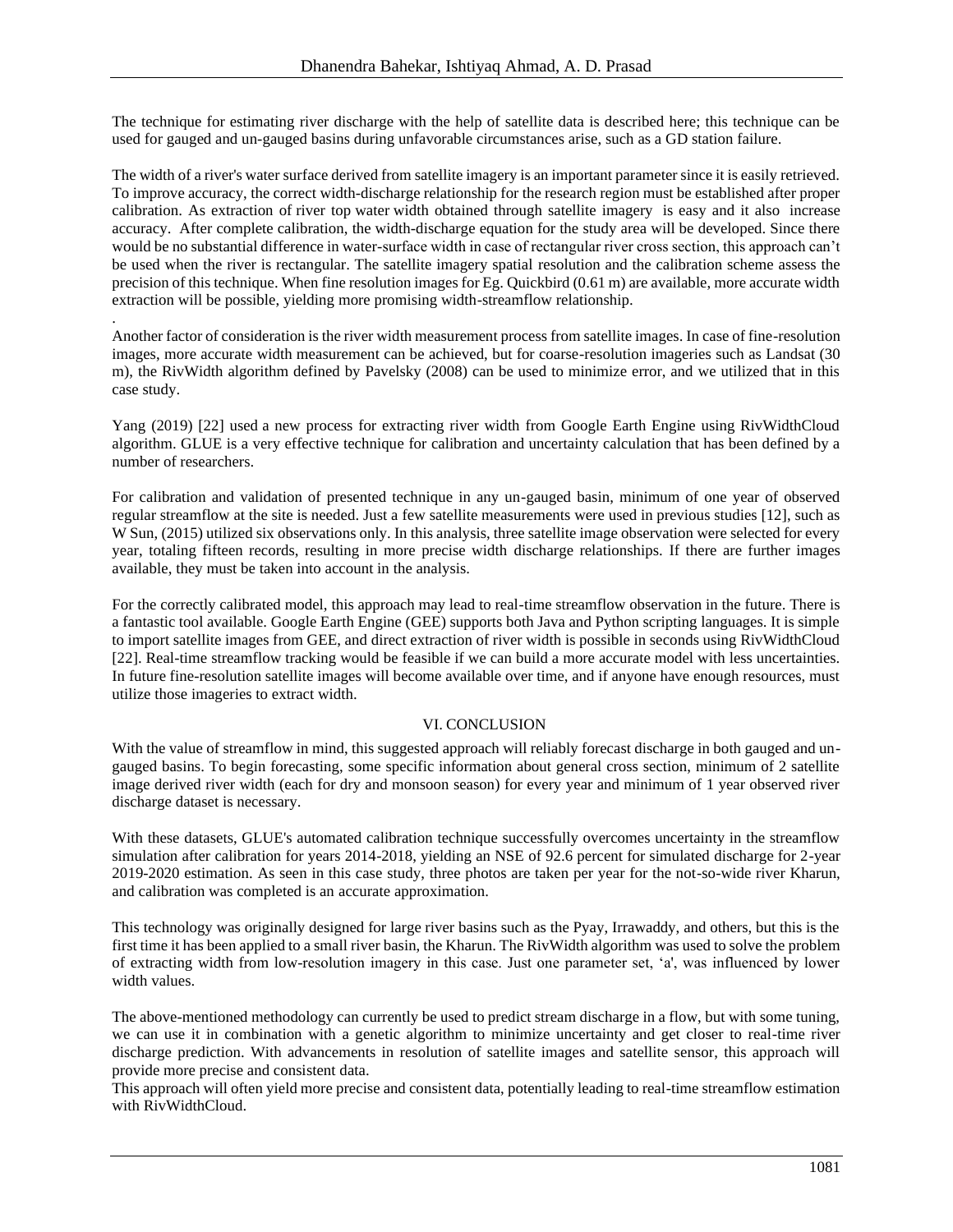## REFERENCES

- 1. Durga Rao K.H.V., Shravya A., Dadhwal V.K. "A novel method of satellite based river discharge estimation using river hydraulic geometry through genetic algorithm technique". Journal of Hydrology, Vol. 590, Pages 125506. (2020).
- 2. Leopold L. B., & Maddock Jr. T., "The hydraulic geometry of stream channels and some physiographic implications" U.S. Geological Survey Professional Paper, 252. (1953)
- 3. Ashmore P. & Sauks E.. "Prediction of discharge from water surface width in a braided river with implications for at-a-station hydraulic geometry". WATER RESOURCES RESEARCH, 42, W03406, doi:10.1029/2005WR003993.(2005).
- 4. Bjerklie D.M., Moller D., Smith L.C. & Dingman S.L.. "Estimating discharge in rivers using remotely sensed hydraulic information," J. Hydrol., 309, 191–209.(2005).
- 5. Bjerklie D. M.: "Estimating the bankfull velocity and discharge for rivers using remotely sensed river morphology information", J. Hydrol., 341, 144–155, (2007).
- 6. Gaurav K. , Tandon S. K., Devauchelle O., Sinha R., & Métivier F., "A single width–discharge regime relationship for individual threads of braided and meandering rivers from the Himalayan Foreland". Geomorphology, 295, 126-133. (2017). https://doi.org/10.1016/j.geomorph.2017.07.004.
- 7. Elmi O., Tourian M.J., & Sneeuw N., "River discharge estimation using channel width from satellite imagery", *IEEE International Geoscience and Remote Sensing Symposium (IGARSS)*, Milan, pp. 727- 730.(2015) doi: 10.1109/IGARSS.2015.7325867.
- 8. Razavil T. and Coulibaly P., "Streamflow Prediction in Ungauged Basins: Review of Regionalization Methods", Journal of Hydrologic Engineering,Vol. 18, No. 8, (2013).
- 9. Birkinshaw S.J., "Daily discharge estimation at ungauged river sites using remote sensing. Hydrological Processes" 28 (3), 1043-1054.(2012).
- 10. Beven K., Smith K., & J. Freer, Comment on "Hydrological forecasting uncertainty assessment: incoherence of the GLUE methodology" by P. Mantovan, and E. Todini. J Hydrol. (2007). 338:315–8. (2007). doi:10.1061/(asce)he.1943-5584.0001866.
- 11. Boyle D.P., "Multicriteria calibration of hydrological models (Unpublished doctoral Thesis)", University of Arizona, USA.
- 12. Sun W., Ishidaira H. & Bastola S. " Estimating daily time series of streamflow using hydrological model calibrated based on satellite observations of river water surface width: Toward real world applications", Environmental Research, 139, 36-45. (2015)[. https://doi.org/10.1016/j envres.2015.01.002.](https://doi.org/10.1016/j%20envres.2015.01.002)
- 13. Sun W., Ishidaira H. & Bastola S. "An integrated approach incorporating river cross-sectional geometry derived from high resolution DSM for river discharge estimation". Annu. J. Hydraul. Eng., JSCE54,1-6 (2010).
- 14. Sun W., Ishidaira H. & Bastola S. "Calibration of hydrological models in un-gauged basins based on satellite radar altimetry observations of river water level. Hydro". Process. 26 (23), 3524–3537. (2012).
- 15. Sun W., Ishidaira H. & Bastola S. "Towards improving river discharge estimation in ungauged basins: calibration of rainfall-runoff models based on satellite observations of river flow width at basin outlet. Hydrol. Earth Syst. Sci. 14, 2018. (2010).
- 16. Moore R.J., "The probability-distributed principle and runoff production at point and basin scales", Hydrol.Sci.J.30(2), 273–297 (1985)
- 17. Blasone R. S., Jasper A. V., Madsen H., Rosbjerg D., Robinson B. A. & Zyvoloski G. A. "Generalized likelihood uncertainty estimation (GLUE) using adaptive Markov Chain Monte Carlo sampling" Advances in Water Resources, 31, 630–648, (2008)
- 18. Ghaith M., Siam A., Li Z. W. & El-Dakhakhni, Hybrid Hydrological Data-Driven Approach for Daily Streamflow Forecasting. Journal of Hydrologic Engineering, 25(2), 04019063. (2020). doi:10.1061/(asce)he.1943-5584.0001866.
- 19. Ragab R., Kaelin A., Afzal M. & Panagea I., Application of Generalized Likelihood Uncertainty Estimation at different temporal scales to reduce the uncertainty level in modelled river flows, Hydrological Sciences Journal, 65(11), 1856-1871,(2020).